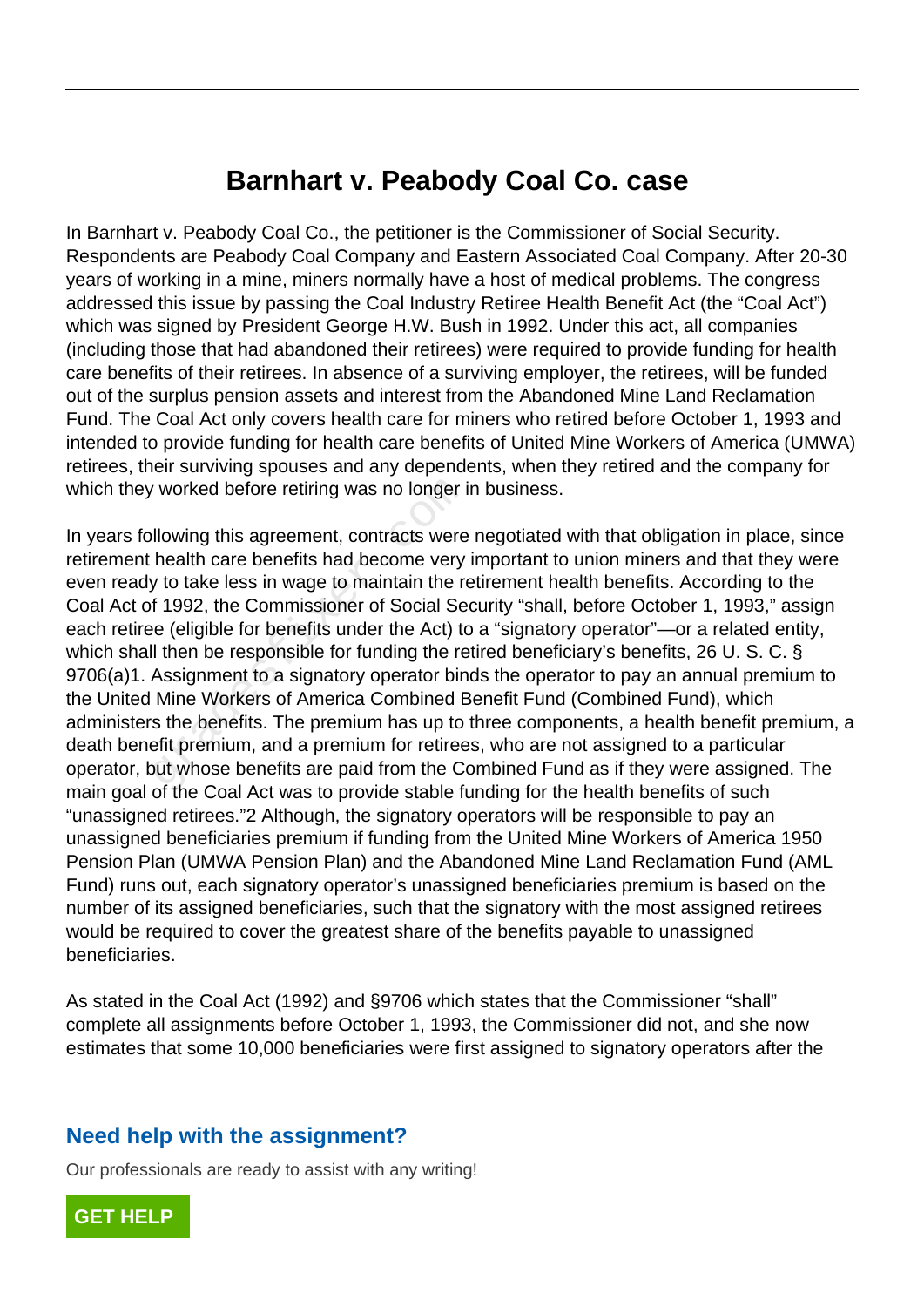statutory date of October 1, 1993. The responding parties disagree on the reason why the Commissioner failed to meet the deadline. Even after the statutory deadline (October 1, 1993), the Commissioner had continued the work of assigning signatory operators, and had assigned about 330 beneficiaries to respondents Peabody Coal Company and Eastern Associated Coal Corp., and about 270 beneficiaries to NACCO Industries, Inc., Bellaire Corporation, and The North American Coal Corporation3. These companies challenged the assignments in two separate actions before different District Courts, claiming that the statutory date sets a time limit on the Commissioner's power to assign, so that a beneficiary not assigned on October 1, 1993 (and the beneficiary's and their eligible dependents) must be left unassigned for life1. If the respondent companies are right, the challenged assignments are void and the corresponding benefits must be financed not by them, but by the transfers from the AML Fund, UMWA Pension Plan, and additionally if required by unassigned beneficiary premiums paid by other signatory operators to whom timely assignments were made.

The Commissioner's explanation for the delay is that the Social Security Administration (SSA) was not permitted to expend appropriated funds to commence work on assignments until July 13, 1993, when Congress enacted the Supplemental Appropriations Act of 19931. The Commissioner also states that the task of researching employment records for approximately 80,000 coal industry workers in order to determine the appropriate signatory operators was monumental and could not have been completed by October 1, 1993, without additional resources. The respondent companies counter argue that the Acting Commissioner assured Congress less than a month before the statutory date that SSA would meet its "statutory responsibility" to complete the assignments on time. The commissioner argued the Act made to spur timely completion and that assignments could be made after the statutory deadline (October 1, 1993). The Commissioner further states that the Congress primarily intended the coal operators to pay for their own retirees1. The Commissioner denied that Congress intended the Commissioner's tardiness in assignments to impose a permanent charge on the public AML Fund, otherwise earmarked for reclamation, or to raise the threat of permanently heavier financial burdens on companies that happened to get assignments before October 1, 1993. Firmitied to experia appropriated itrius in<br>when Congress enacted the Suppleme<br>oner also states that the task of researd<br>al industry workers in order to determin<br>tal and could not have been completed<br>The respondent compani

The respondent companies call the failure "jurisdictional," such that the affected beneficiaries (like truly orphan or unassigned beneficiaries) may never be assigned, but instead must be permanent wards of the UMWA Pension Plan, the AML Fund, and, potentially, of coal operators without prior relationship to these beneficiaries. The respondent companies, in other words, say that as to tardily assigned beneficiaries who were, perhaps, formerly their own employees, are not their responsibility and that they go scot free. As for the commissioner is concerned he had no discretion to choose to leave assignments until after the prescribed date (October 1, 1993). The case was petitioned by Barnhart, commissioner of Social Security against the respondent companies (Peabody Coal Co and the Eastern Associated Coal Company), and the question before the court was whether or not eligible retirees could be assigned to an operator after the

## **Need help with the assignment?**

Our professionals are ready to assist with any writing!

**[GET HELP](https://my.gradesfixer.com/order?utm_campaign=pdf_sample)**